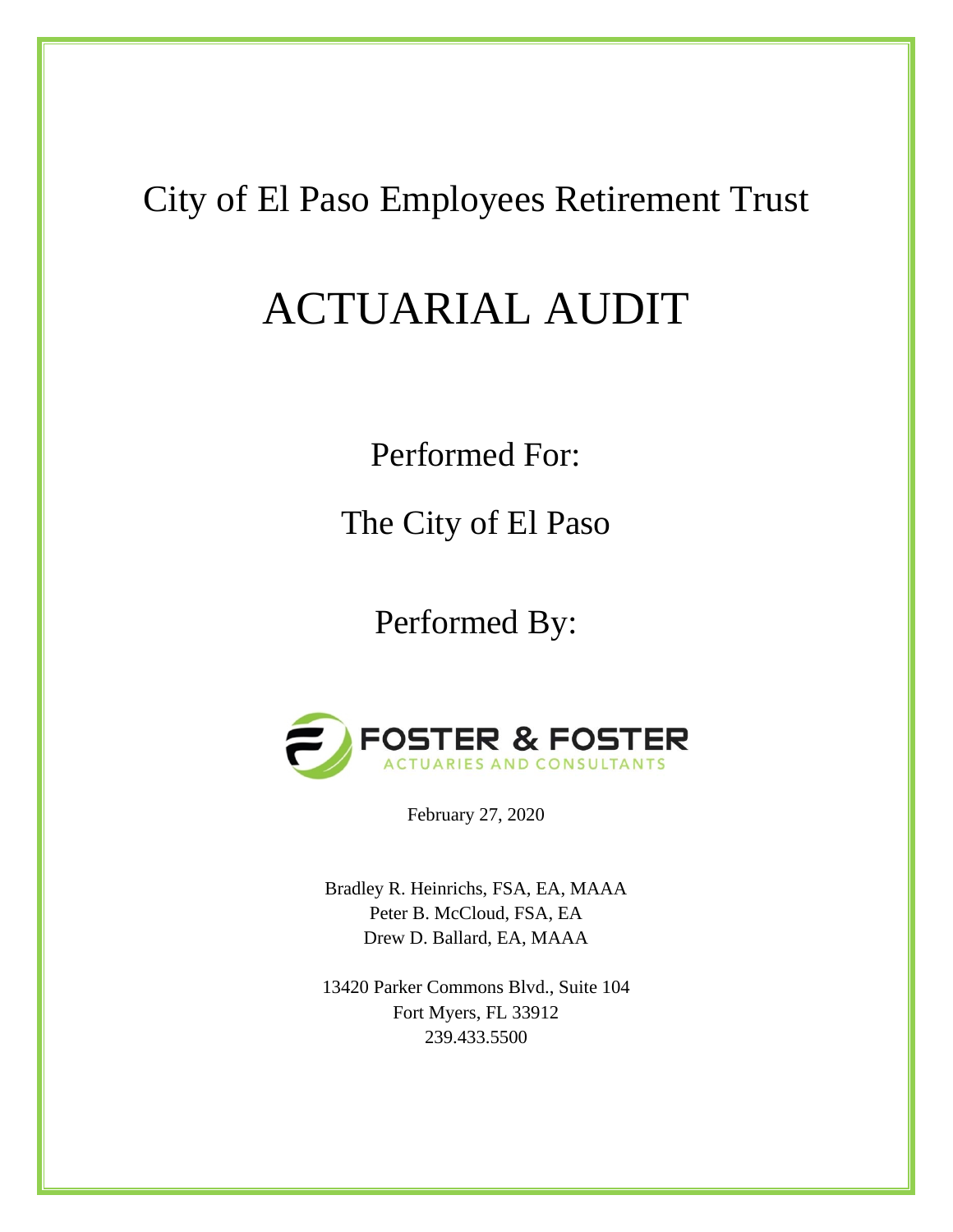

February 27, 2020

VIA EMAIL Ms. Mary Michel, PHR, SHRM-CP Human Resources Assistant Director City of El Paso 300 North Campbell  $-1<sup>st</sup>$  Floor El Paso, TX 79901

*Re: City of El Paso Employees Retirement Trust Actuarial Audit – September 1, 2018 Actuarial Valuation Report*

Dear Ms. Michel:

The following report presents the results of the actuarial audit of the above referenced plan for the valuation with a measurement date of September 1, 2018, as required by the Texas Government Code Section 802.1012.

An overview of our findings and recommendations is included in the Executive Summary section below. The balance of this Report presents details of the audit.

The recommendations provided in this report are intended to identify possible suggestions that might improve understanding of the actuarial services provided. Some comments may be viewed as personal preference; however, the intention was not to impose preferences, but to improve the actuarial functions.

This report has been prepared for use by the City and Board in their oversight role with regard to the Trust. It has been prepared using Foster and Foster, Inc. valuation systems in a manner that would be used by Foster & Foster to prepare a full actuarial valuation of the Trust. We recognize the many complex calculations involved in performing an actuarial valuation. Therefore, small differences between valuation systems can produce noticeable differences in the valuation results between two actuaries.

In preparing this report, we relied without audit on data furnished by the Plan Actuary. This data includes employee data, value of plan assets and other plan financial information. We have reviewed this data for reasonableness and for consistency with additional supplied information. If any of the information summarized in the report is inaccurate or incomplete, the results shown could be materially affected and this report may need to be revised.

The actuarial methods and assumptions, including discount rates, mortality tables and others identified in this report are those used by the Plan Actuary. They are either prescribed by statute or adopted by the Board and approved by the Board. These parties are responsible for selecting the plan's funding policy, actuarial valuation methods, asset valuation methods and assumptions. The complete methods and assumptions are summarized in the actuarial reports furnished by the Plan Actuary. We have included a description of many in the following report.

The replicated valuation results are only estimates of the Plans' financial condition as of single dates. The estimates can neither predict the future condition nor guarantee financial soundness. Actuarial valuations do not affect the ultimate costs of System benefits, only the timing of contributions. The valuation is based on one array of reasonable assumptions (individually and in the aggregate). Other assumption sets may also be reasonable, and valuations based on those assumptions would be different and also correct. Determining results using alternative assumptions was not within the scope of the engagement.

Future actuarial measurements may differ significantly from the current measurements due to the following: plan experience that differs from the experience anticipated by the economic and demographic assumptions; changes in assumptions or methods; changes in plan provisions and applicable law. The potential range of future measurements was outside the scope of the assignment.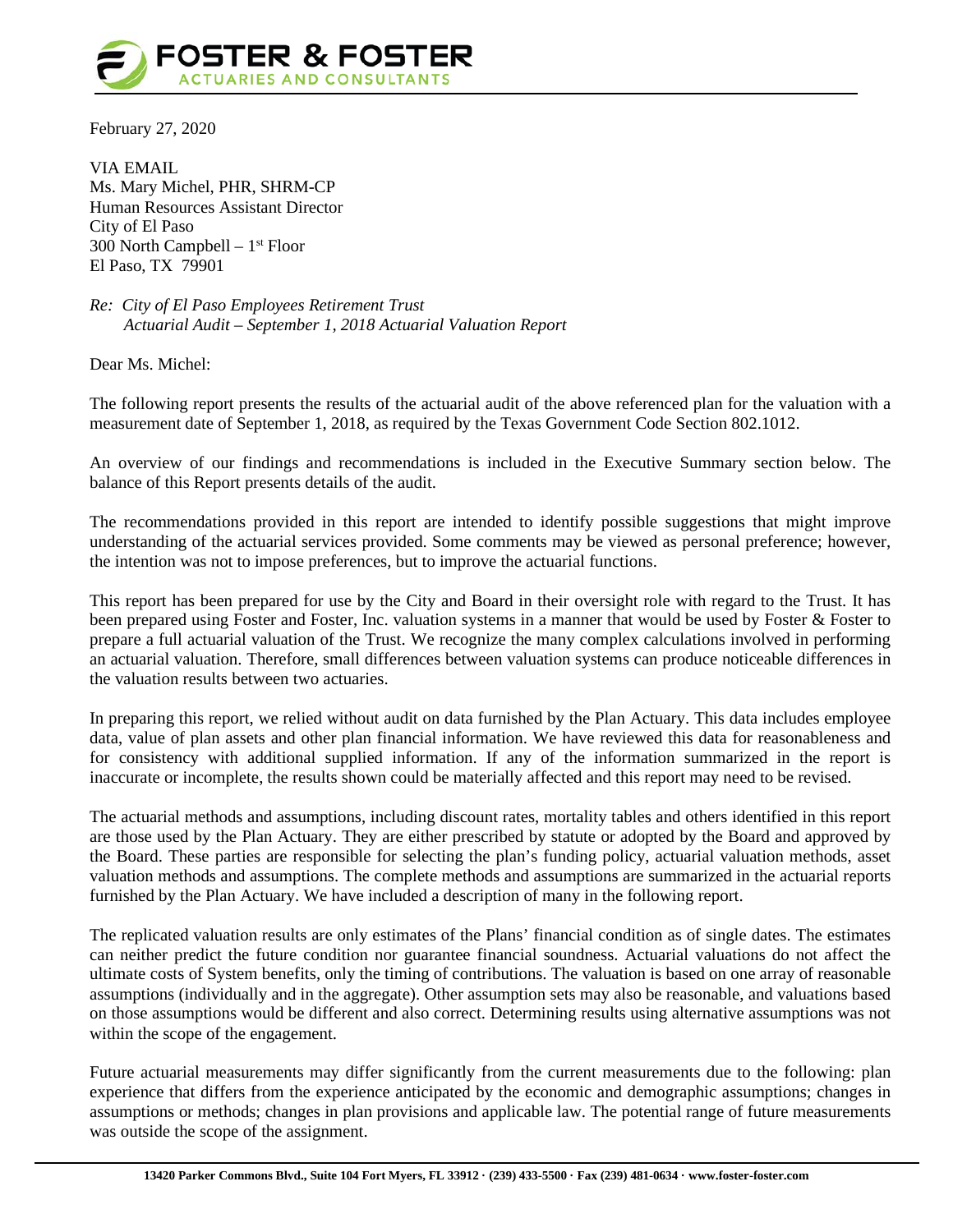To the best of our knowledge, this report is complete and accurate and was prepared in accordance with generally accepted actuarial principles as prescribed by the American Academy of Actuaries. The undersigned is a member of the American Academy of Actuaries and meets the Qualification Standards of the American Academy of Actuaries necessary to render the actuarial opinions contained herein.

Respectfully submitted,

FOSTER & FOSTER INC.  $\text{By:}$   $\Box$  and  $\Box$ Bradley R. Heinrichs, FSA, EA, MAAA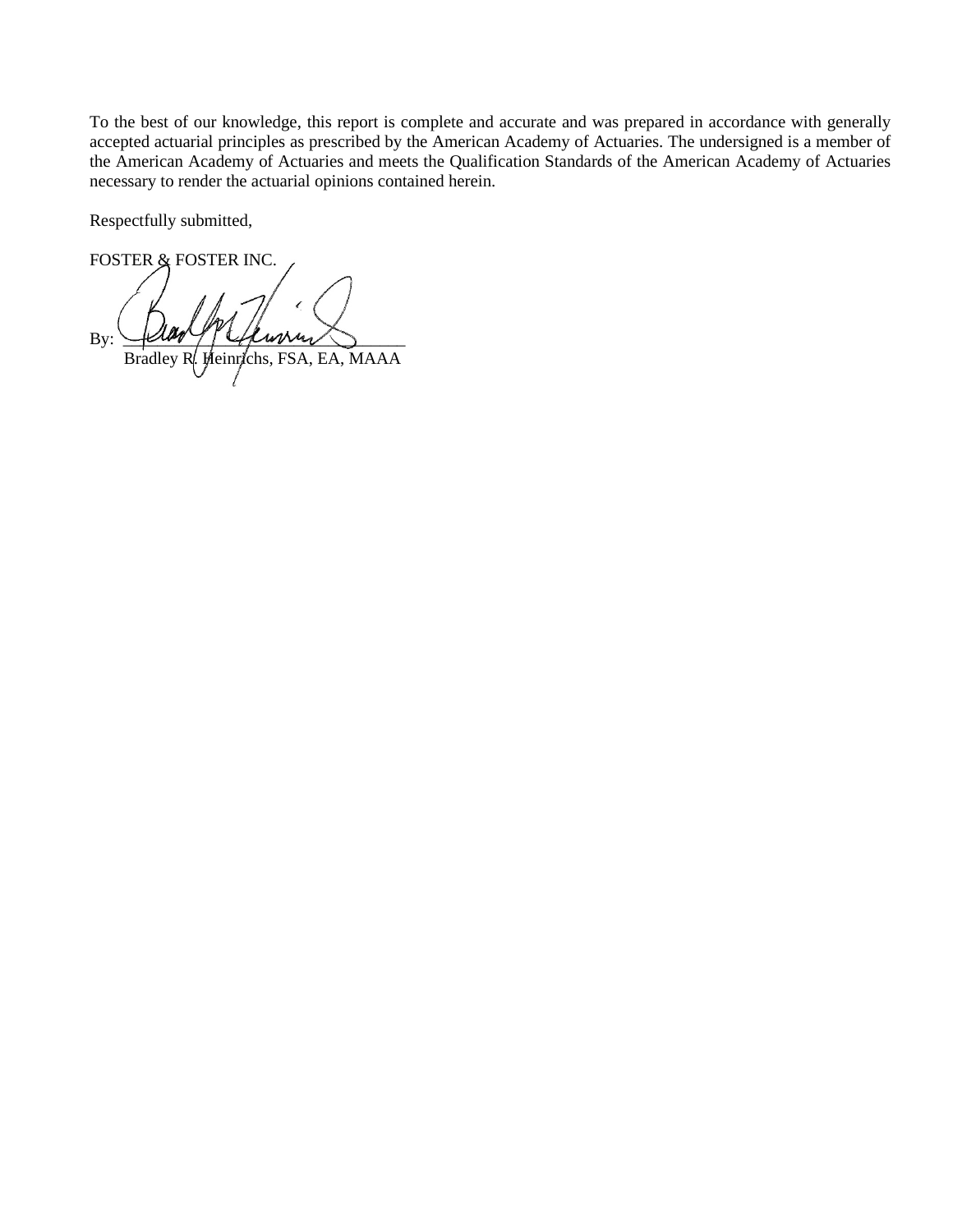#### **EXECUTIVE SUMMARY**

Foster & Foster was retained by the City of El Paso ("City") to perform a full-scope actuarial audit of the City of El Paso Employees Retirement Trust ("Plan") to satisfy the audit requirements of the Texas Government Code Section 802.1012.

An actuarial valuation provides a best estimate of the Plan's liabilities and contribution levels at a particular point in time. This estimate helps ensure that current assets and future contribution requirements will be sufficient to provide benefits promised to members. Future liabilities are determined by applying a set of actuarial assumptions to project the occurrence, amount and timing of benefits that will become payable according to the current plan provisions. The extent to which an actuarial valuation accurately measures a plan's liabilities and contribution levels depends on how well the actuarial assumptions predict future plan experience.

An actuarial audit provides assurance that the actuarial valuation work is being performed accurately and in accordance with generally accepted actuarial principles. In addition, the reviewing actuary can identify areas of improvement that may increase the value and understanding of the actuarial services provided to the retirement system. Based on our review of the Plan and replication of the September 1, 2018 report as performed by the Plan Actuary, below is a brief summary of our findings and recommendations, which will be further discussed throughout the remainder of the report.

- We have relied on census data provided by the Plan Actuary, asset information illustrated in the valuation report, as well as other information available on the City's or Plan's websites. While we cannot verify the accuracy of all of this information, the supplied information was reviewed for consistency and reasonableness.
- In general, we believe that the valuation report complies with the Actuarial Standards of Practice (ASOPs) that apply specifically to valuing pensions, as well as the guidelines set forth by the Texas Pension Review Board (PRB).
- Using the census data provided, the plan provisions and actuarial assumptions as stated in the valuation report, we were able to replicate the valuation results within a reasonable level of accuracy.
- In general, the actuarial assumptions used for completion of the valuation report are based on an experience review for the four-year period ending August 31, 2014. We recommend that an updated experience analysis be performed by the Plan Actuary, if not done so already, to certify the reasonableness of the continued use of the actuarial assumptions used in the valuation, individually and in the aggregate.
- We feel that the assumed rate of investment return of 7.50% per year is supported by the target asset allocation of the trust and the expected long-term return by asset class. We recommend the Plan Actuary include sufficient rationale of the investment return assumption in the report.
- We recommend the Plan Actuary consider a reduction in the 3.00% inflation assumption.
- We recommend the Plan Actuary consider a reduction in the 3.00% payroll growth assumption.
- We recommend the Plan Actuary consider adoption of the Pub-2010 Public Retirement Plans Mortality Tables.
- We recommend the Plan Actuary consider adoption of the MP mortality improvement projection scales.
- We recommend the Plan Actuary consider reporting the amortization period based on the Market Value of Assets.

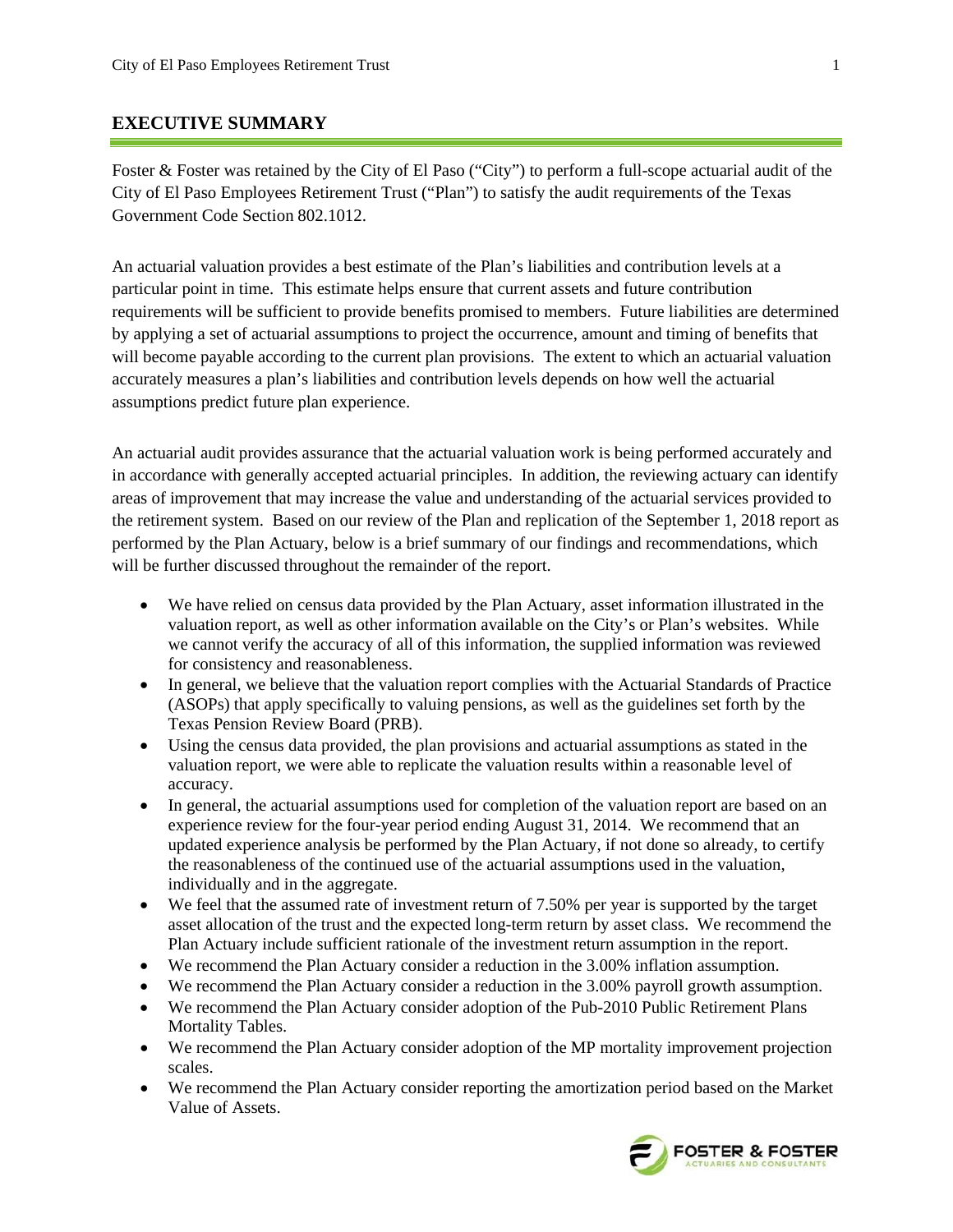#### **REPLICATION OF SEPTEMBER 1, 2018 ACTUARIAL VALUATION**

The following section details the results of the replication of the valuation results for the September 1, 2018 valuation. The replication was completed independently from the work of the Plan Actuary. During the replication process, we contacted the Plan Actuary to clarify methods.

The actuarial valuation process, while sophisticated in its calculation methodology, is an estimate of the financial value of benefits payable on contingent events, most of which occur many years into the future. This means that the estimates contain a considerable amount of uncertainty and variability. As actuaries, we recognize the fact and are comfortable that small differences in the results do not change the overall financial results portrayed in the valuation. Furthermore, the actuarial software used by different firms has implicit differences that create variances in valuation numbers. For these reasons, we have displayed the comparison of key valuation results in terms of both value and percentage differences. In a replication audit, we generally expect to be within 2% for the calculation of present value of future benefits and within 5% for the calculation of actuarial accrued liability and normal cost. The wider band of acceptable differences for accrued liability and normal cost is due to various methods that can be used to allocate the present value of future benefits to past and future years of service.

Using the census data noted above and applying the plan provisions and assumptions and methods summarized in the Plan Actuary's report, we were able to replicate the valuation results to within a reasonable level of accuracy. The key valuation results from our replication and those from the Plan Actuary's report are summarized below. Based on these results, it is our professional assessment that the Plan Actuary has provided a reasonable valuation in regards to the financial position of the City of El Paso Employees Retirement Trust. With that said, however, there are areas in the remainder of this report where we have provided recommendations or other findings that we believe will contribute to enhancing the annual valuation product.

#### **KEY VALUATION RESULTS**

|                                             |               |                 | Value        | Percent    |
|---------------------------------------------|---------------|-----------------|--------------|------------|
|                                             | Plan Actuary  | Foster & Foster | Difference   | Difference |
| Actuarial Value of Assets (AVA)             | 822,926,030   | 822,926,030     | 0            | $0.0\%$    |
| <b>Present Value of Future Benefits</b>     | 1,188,097,918 | 1,173,783,875   | (14,314,043) | $-1.2\%$   |
| <b>Present Value of Future Normal Costs</b> | 163,718,751   | 163, 126, 376   | (592, 375)   | $-0.4\%$   |
| <b>Actuarial Accrued Liability</b>          | 1,024,379,167 | 1,010,151,091   | (14,228,076) | $-1.4%$    |
| Unfunded Actuarial Accrued Liability        | 201,453,137   | 187,225,061     | (14,228,076) | $-7.1\%$   |
| <b>Covered Annual Payroll</b>               | 167,225,529   | 167,225,529     | $\Omega$     | $0.0\%$    |
| Normal Cost Rate (Before adj. for OT)       | 12.42%        | 12.36%          | $-0.1\%$     | $-0.5\%$   |
| Normal Cost Rate (After adj. for OT)        | 11.94%        | 11.88%          | $-0.1\%$     | $-0.5\%$   |
| <b>Years to Amortize UAAL</b>               | 14 Years      | 13 Years        | $(1$ Year)   | $-7.1\%$   |
|                                             |               |                 |              |            |

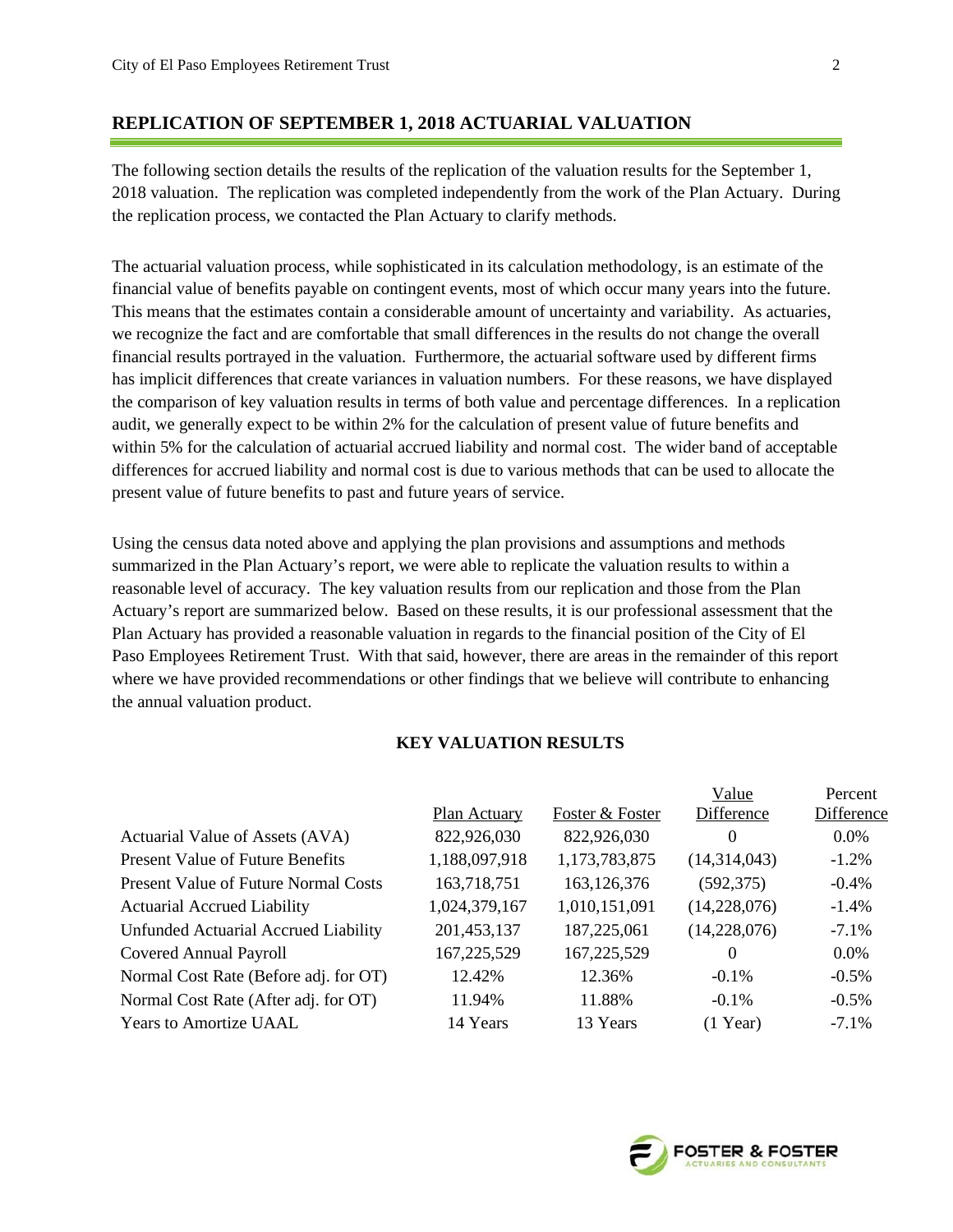#### **REVIEW OF METHODS**

#### **Actuarial Cost Method**

The actuarial cost method is a budgeting mechanism to pay for a member's benefit over the course of their career. The accrued liability (used to determine the Plan's unfunded liability) and normal cost are determined using the actuarial cost method. The Entry Age Normal ("EAN") cost method was used for the September 1, 2018 valuation prepared by the Plan Actuary.

The overwhelming majority of public pension plans across the country use the EAN method since it produces stable and predictable normal costs, as a percentage of payroll. In addition, the EAN method complies with the PRB's Guidelines for Actuarial Soundness and satisfies Actuarial Standard of Practice ("ASOP") No. 4, *Measuring Pension Obligations and Determining Pension Plan Costs or Contributions*. Below, we have included a summary of the actuarial cost methods utilized across the State of Texas, as published in the PRB's 2019 "Guide to Public Retirement Systems in Texas" (PRB Guide), which focuses on the 99 actuarially-funded defined benefit systems around the state.

| <b>Cost Method</b>             | Percent of Plans |
|--------------------------------|------------------|
| Entry Age Normal               | 94%              |
| <b>Ultimate EAN</b>            | 3%               |
| <b>Traditional Unit Credit</b> | 2%               |
| Aggregate                      | 1%               |
| Total                          | 100%             |

Therefore, we believe the choice of the EAN method is appropriate for the Plan.

#### **Asset Valuation Method**

Market values of assets can fluctuate greatly from year to year, which can lead to large changes in annual actuarially determined contributions and the period for amortizing the unfunded actuarial accrued liability. For this reason, many plans use an asset valuation method (or asset smoothing method) that reduces the year-to-year fluctuations and produces more stable results.

The asset valuation method used for the September 1, 2018 actuarial valuation, spreads the annual gain (or loss) on the market value of assets over a five-year period. For this purpose, the gain (or loss) is calculated as the difference between the Plan's actual net investment return and the expected return based on the Plan's investment return assumption. The resulting actuarial value of assets is further constrained to be within an 80% to 120% corridor around the market value of assets.

ASOP No. 44, *Selection and Use of Asset Valuation Methods for Pension Valuations*, provides guidelines for an appropriate asset valuation method. Under these guidelines, an appropriate asset valuation method will produce an actuarial value of assets that (1) bears a reasonable relationship to the corresponding market value of assets; (2) recognizes the difference between market value and actuarial value over a reasonable period of time; and (3) does not result in a significant systemic bias in the actuarial value of assets.

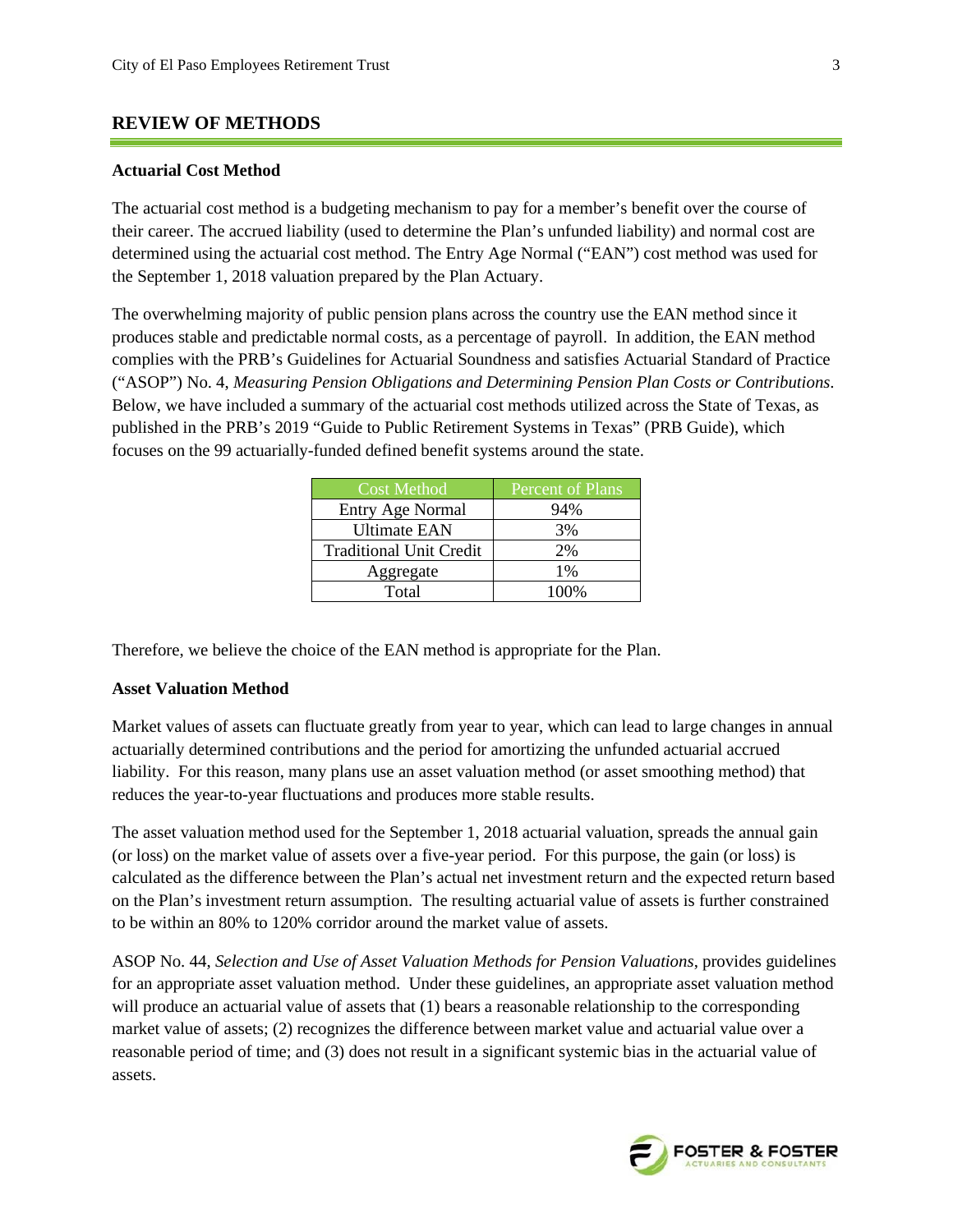We believe that the current asset valuation method complies with ASOP No. 44 and is a reasonable choice for the Plan. With that said, we recommend that the Plan Actuary disclose what the amortization period would be based on the market value of assets as of the valuation date in conjunction with future actuarial valuation reports, as this is a more accurate depiction of the true amortization period of the Plan as of that date.

#### **Amortization of Unfunded Liability**

The PRB's Pension Funding Guidelines, effective June 30, 2017, provide that (1) funding of the unfunded actuarial accrued liability should be level or declining as a percentage of payroll over the amortization period and (2) actual contributions made to the plan should be sufficient to cover the normal cost and to amortize the unfunded actuarial accrued liability over as brief a period as possible, but not to exceed 30 years, with 10-25 years being the preferable target.

The Plan Actuary discloses in the September 1, 2018 actuarial valuation report that the amortization period for the unfunded actuarial accrued liability is 14 years, which satisfies the second PRB guideline noted above. In calculating this period, the Plan Actuary uses a level percentage of projected payroll to amortize the unfunded actuarial accrued liability, which satisfies the first PRB guideline noted above. Therefore, the PRB guidelines with respect to the amortization of the unfunded actuarial accrued liability are satisfied.

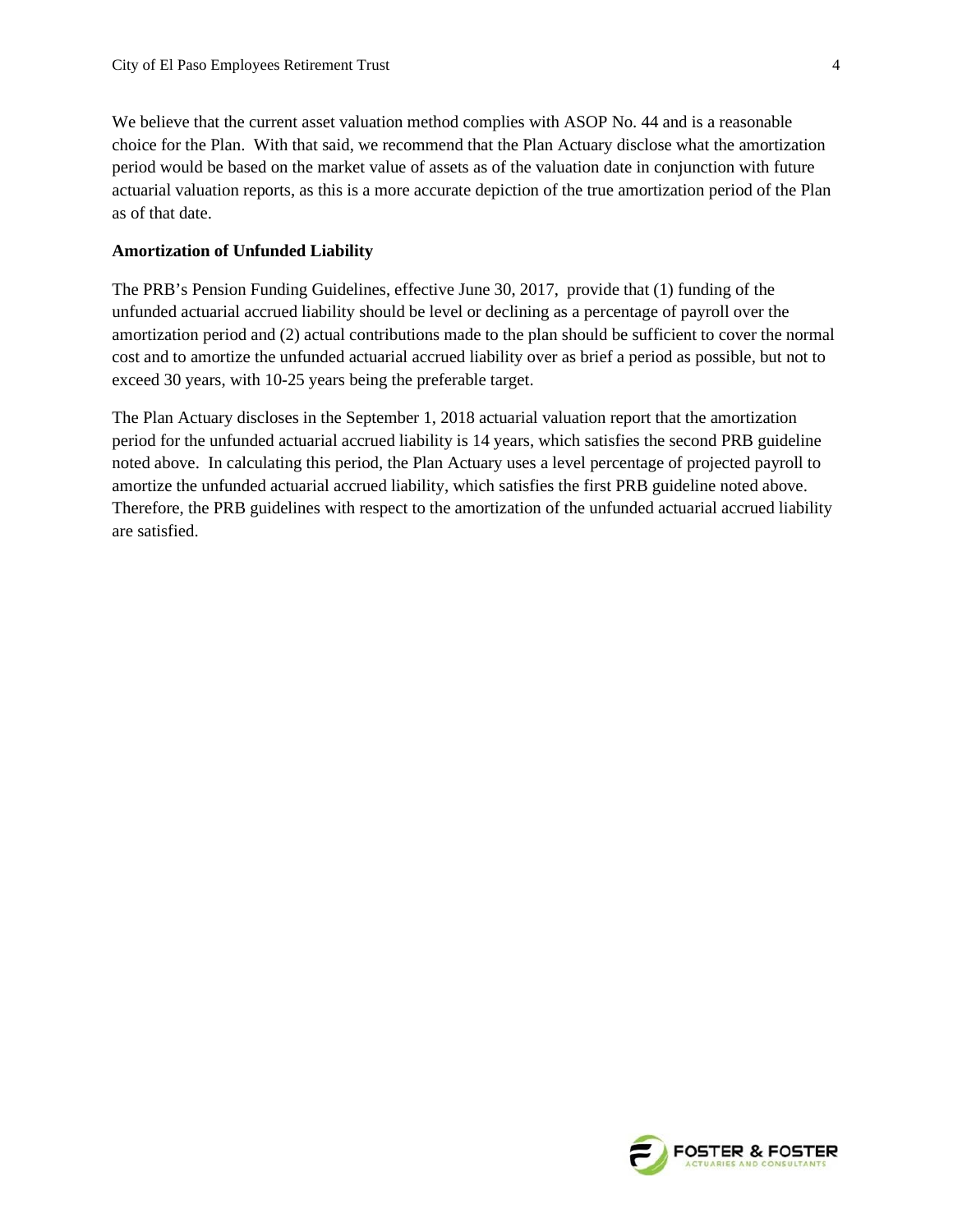#### **REVIEW OF ECONOMIC ASSUMPTIONS**

ASOP No. 27, *Selection of Economic Assumptions for Measuring Pension Obligations,* provides guidance to actuaries in selecting (including giving advice on selecting) economic assumptions – primarily investment return, discount rate, and salary scale – for measuring obligations under defined benefit pension plans.

Throughout the remainder of this section, we have used the standards set forth in ASOP No. 27 as a guideline for reviewing the following economic actuarial assumptions:

- Inflation
- Investment Return
- Payroll Growth
- Salary Increases

Please keep in mind that ASOP No. 27 states that "the best an actuary can do is to use professional judgment to estimate possible future economic outcomes based on past experience and future expectations, and to select assumptions based upon that application of professional judgment."

#### **Inflation**

Generally, inflation is the rate at which prices change over the whole of the economy. The inflation assumption is considered to be the cornerstone in the development of most of the economic assumptions used in an actuarial valuation. It is used in the building block approach used to develop the investment return assumption and the salary increase assumption, as well as the payroll growth assumption.

ASOP No. 27 provides that in selecting an inflation assumption, specific data elements that can be used in the selection of the inflation assumption are consumer price indices, the implicit price deflator, forecasts of inflation, yields on government securities of various maturities, and yields on nominal and inflationindexed debt.

The average increase in the consumer price indices (CPI) over the last 10, 20 and 30 years (as of September 1, 2018) were 1.42%, 2.19% and 2.53%, which are all less than the current 3.00% assumed by the Plan Actuary. However, inflation is a forward-looking assumption, so historical data is not always the best estimate for future expectations.

One source for gaining an insight into forecasts of expected inflation rates is the 'Survey of Capital Market Assumptions' produced by Horizon Actuarial Services each year. This report includes the capital market, as well as inflation, assumptions provided by a number of investment consulting firms. In the 2019 edition of the survey, 34 investment advisors responded, of which 16 provided their assumptions based on an horizon of 20 or more years. Based on the information provided, the survey compiles an average expected long-term real rate of return for each asset class, as well as an average inflation assumption.

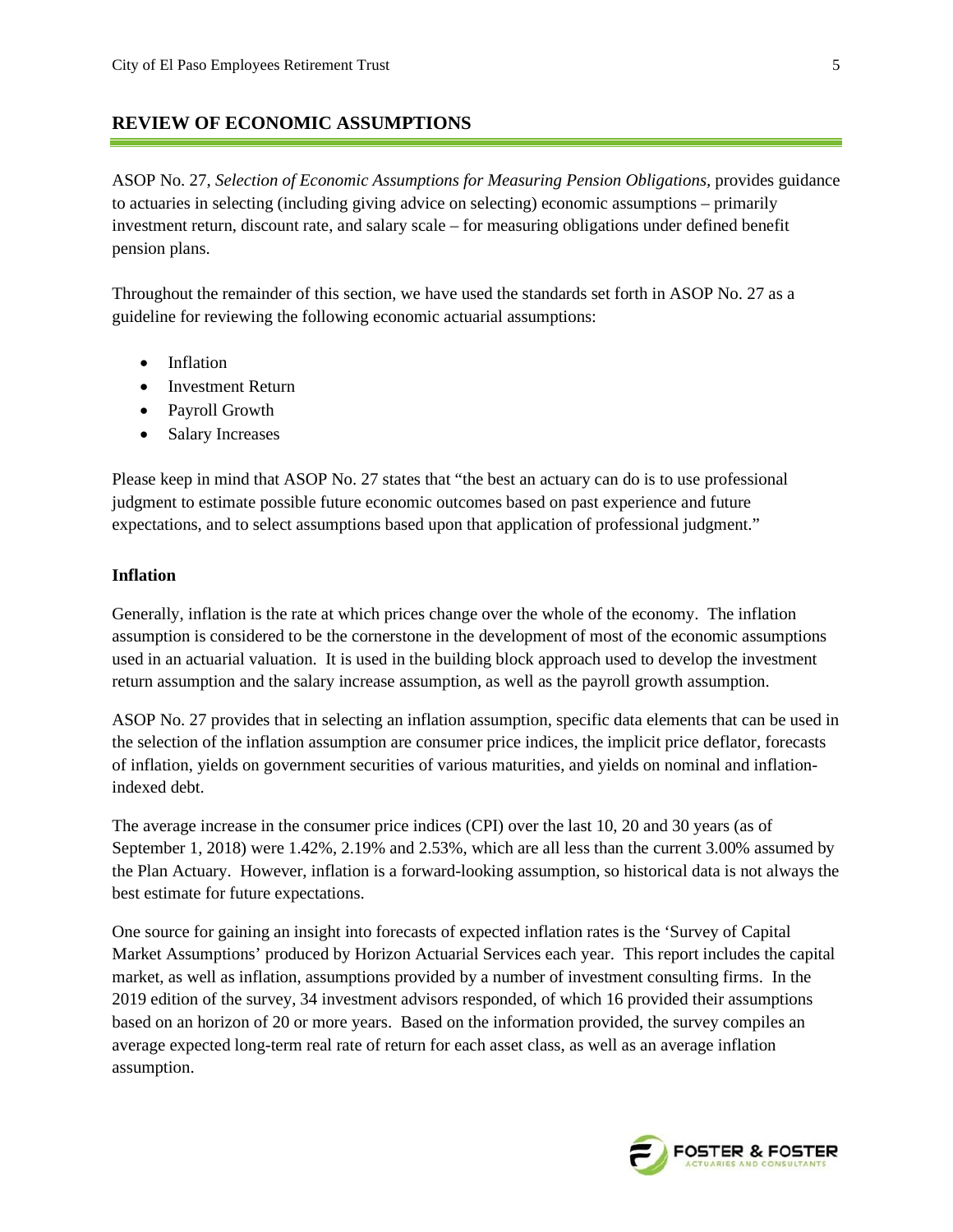As illustrated in the survey, the average inflation assumption over a 10-year horizon produced by all 34 respondents was 2.21% per year and the average inflation assumption over a 20-year horizon produced by 16 respondents was 2.29% per year. Based on these results, the current 3.00% assumption is quite a bit higher than the average assumption produced by a subset of investment advisors.

Another source for gaining an insight into future inflation rates is the OASDI Trustees Reports, which predict inflation for low, intermediate and high cost scenarios. The range between the low-cost and highcost scenarios in the 2019 report was 2.00% to 3.20%. Thus, the current 3.00% assumption was within the range.

Similar to the review of the actuarial cost method section, we have included a summary of the inflation rate assumptions used around the state, as published in the PRB Guide. As you can see, 51% of plans across the state use an inflation assumption that is less than the 3.00% inflation assumption used by the Plan Actuary.

| Inflation<br><b>Assumption</b> | Percent of Plans | <b>Running Total</b> |
|--------------------------------|------------------|----------------------|
| 2.00%                          | 2%               | 2%                   |
| 2.25%                          | 2%               | 4%                   |
| 2.30%                          | 3%               | 7%                   |
| 2.50%                          | 29%              | 36%                  |
| 2.75%                          | 15%              | 51%                  |
| 3.00%                          | 29%              | 80%                  |
| 3.25%                          | 4%               | 84%                  |
| 3.40%                          | 1%               | 85%                  |
| 3.50%                          | 4%               | 89%                  |
| 3.75%                          | 1%               | 90%                  |
| N/A                            | 10%              | 100%                 |

Based on the above, we believe that the inflation assumption is reasonable, although at the very edge of the reasonable range. We recommend that the Plan Actuary consider a reduction in the 3.00% inflation assumption.

#### **Investment Return**

The investment return assumption is critical in the actuarial valuation since it determines the portion of assets that will come from investment income rather than from City and member contributions. The investment return assumption should be determined based on the long-term rate of return (net of fees) the Plan expects to earn over the life of the plan. ASOP No. 27 provides that in developing a reasonable assumption, the actuary may consider a broad range of data and other inputs, including the judgment of the investment professionals. The data to be reviewed includes current yields of fixed income securities; forecasts of inflation, GDP growth and total returns for each asset class; historical and current investment data, including real and nominal returns, inflation and inflation risk, dividend yields, earnings yields and real estate capitalization rates; and historical plan performance.

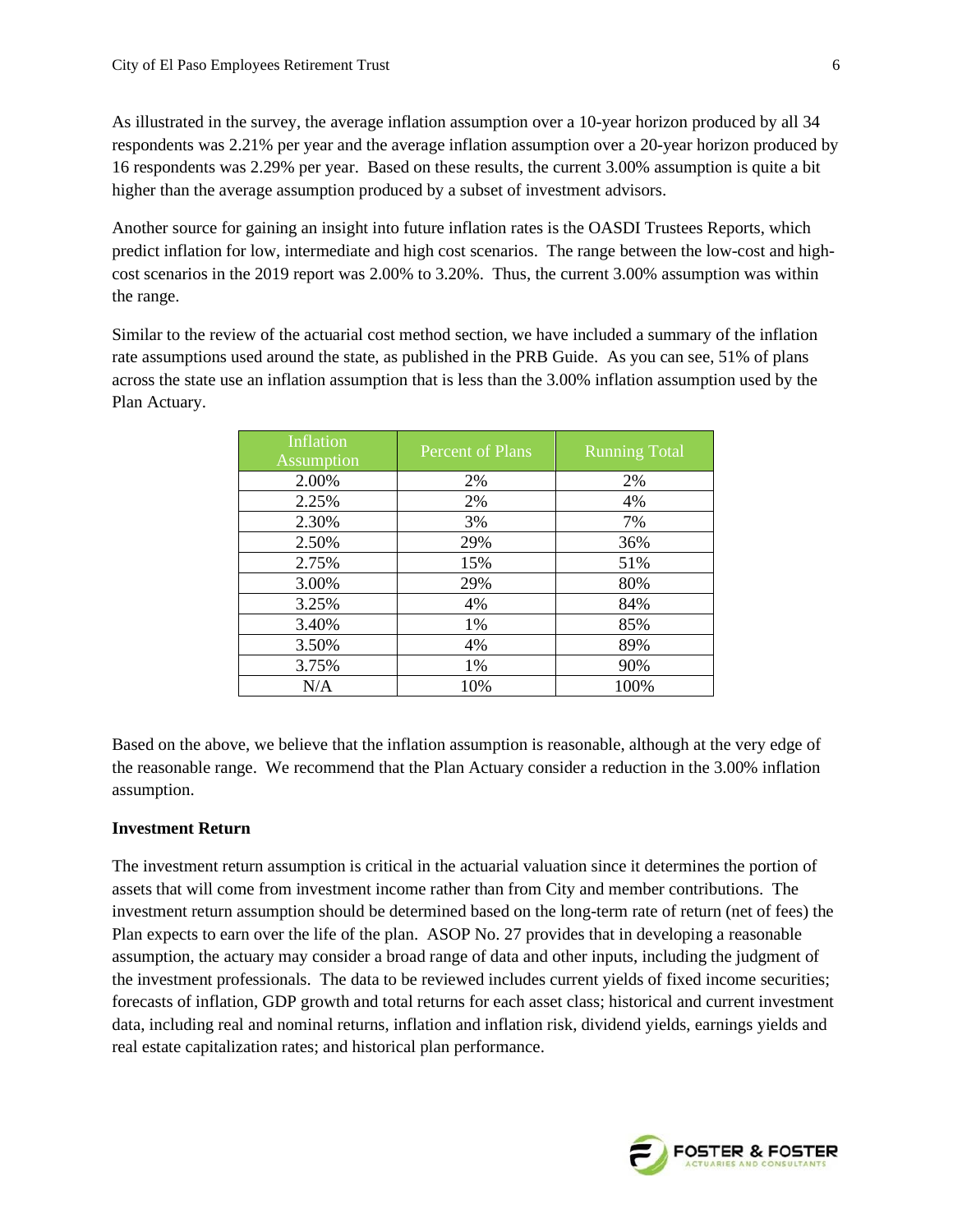For this purpose, a building block approach is often used, whereby the actuary determines the weighted average expected real rate of return for the Plan's target investment portfolio and then makes adjustments for inflation and expenses not reflected in the real rates of return.

As previously mentioned, the Horizon 'Survey of Capital Market Assumptions' compiles an average expected long-term real rate of return for each asset class based on a number of respondents across the industry. In order to analyze the reasonableness for continued use of the current 7.50% investment return assumption, we located the current target asset allocation of the Plan and applied the results of the Horizon survey.

The Plan's website includes a copy of the January 2020 investment policy statement, which includes the target allocation by asset class, as follows:

| <b>Asset Class</b>                           | Target   |
|----------------------------------------------|----------|
| Domestic Equity – Large Cap - Index          | 9.30%    |
| Domestic Equity – Large Cap - Dynamic        | 7.75%    |
| Domestic Equity – Small/Mid Cap - Growth     | 4.65%    |
| Domestic Equity - Small/Mid Cap - Value      | 4.65%    |
| Domestic Equity – All Cap                    | 4.65%    |
| International Equity - Developed Index       | 8.40%    |
| International Equity - All Country           | 4.20%    |
| International Equity - All Country Small Cap | 4.20%    |
| International Equity - Emerging Markets      | 4.20%    |
| Fixed Income – Core Index                    | $6.00\%$ |
| Fixed Income – Core Plus                     | 12.00%   |
| Fixed Income – Opportunistic                 | 6.00%    |
| Real Estate – Core Private                   | 10.00%   |
| Private Equity                               | 13.00%   |
| Cash                                         | 1.00%    |
| Total                                        | 100.00%  |

In order to test the reasonableness of the current 7.50% assumption, we mapped the asset classes in the target asset allocation to those illustrated in the Horizon survey in order to produce a long-term (20+ years) expected return for the entire portfolio. Based on the average expected geometric return and the expected risk produced in the survey by asset class, we determined that the current target asset allocation produces an expected long-term real rate of return of approximately 5.4%. Applying the average inflation assumption reported in the survey of 2.3% would yield an expected long-term return of 7.7%. Using the Plan's currently assumed 3.00% inflation rate, this produces a long-term return of 8.4%.

The table on the following page summarizes the investment return assumptions used around the state, as disclosed in the PRB guide. Based on this information, 45% of plans across the state use an investment return assumption that is below the 7.50% assumption used by your Plan Actuary, and 20% use a 7.50% investment return assumption. Therefore, the 7.50% assumption is in line with the average assumption used by other plans across the state.

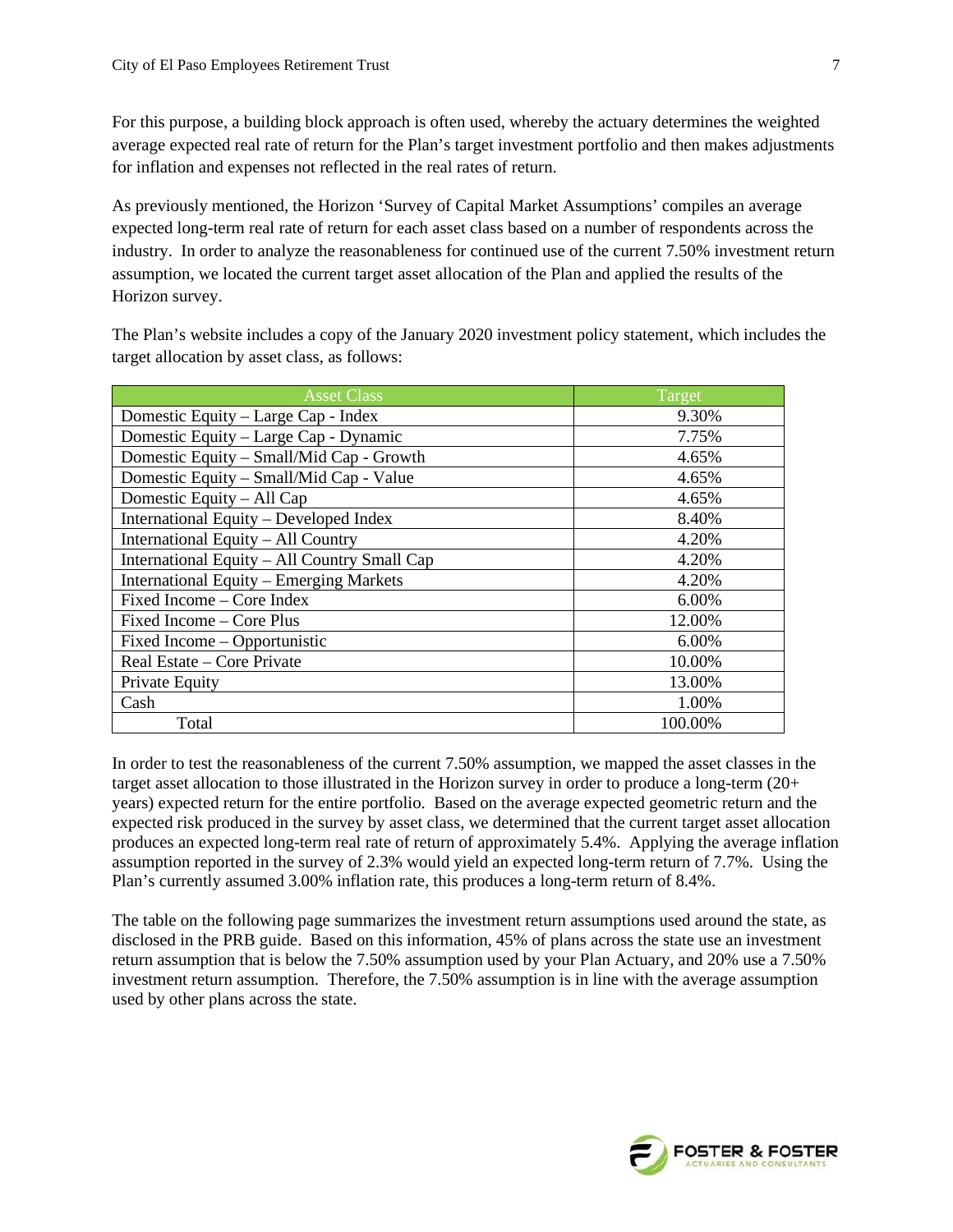| <b>Investment Return</b><br>Assumption | Percent of Plans | <b>Running Total</b> |
|----------------------------------------|------------------|----------------------|
| 5.00%                                  | 1%               | 1%                   |
| 6.17%                                  | 1%               | 2%                   |
| 6.25%                                  | 1%               | 3%                   |
| 6.50%                                  | 1%               | 4%                   |
| 6.75%                                  | 8%               | 12%                  |
| 7.00%                                  | 14%              | 26%                  |
| 7.25%                                  | 18%              | 44%                  |
| 7.40%                                  | 1%               | 45%                  |
| 7.50%                                  | 20%              | 65%                  |
| 7.70%                                  | 2%               | 67%                  |
| 7.75%                                  | 22%              | 89%                  |
| 7.90%                                  | 2%               | 91%                  |
| 8.00%                                  | 9%               | 100%                 |

Based on the above, we believe that the investment return assumption is reasonable and complies with ASOP No. 27. With that said, the valuation report does not provide any rationale to justify the use of the 7.50% assumption. We recommend that the Plan Actuary include sufficient support of the investment return assumption in future reports.

#### **Salary Increase Assumption**

The salary increase assumption determines the rate at which the salary of a member increases while he is actively employed. This allows the actuary to estimate the pension benefit the member will be entitled to at retirement. This assumption should be set based upon the experience and expectation of the Plan over a member's career and can vary dramatically from one Plan to the next. It should incorporate inflation adjustments, longevity increases and step increases due to promotions.

The current assumption is a service-based table (shown below) decreasing from 4.50% per year at the beginning of a member's career to 3.00% per year upon completion of 12 or more years of service.

| Salary Scale |       |
|--------------|-------|
| Service      | Rate  |
| $0 - 2$      | 4.50% |
| $3-6$        | 4.00% |
| 7-11         | 3.50% |
| $12+$        | 3.00% |

The current assumption is based on the actuarial experience study performed for the four-year period ending August 31, 2014. Based on the information presented in that study, it appears that the salary increase experience was consistent with the assumptions developed.

It is important to point out that reflecting the Plan Actuary's inflation assumption of 3.00% per year, the portion of the salary increase assumption related to merit increases (longevity and promotion) ranges from 0.0 to 1.5%. We believe this rate would be considered a little low, but when combined with the higher inflation assumption produces an overall rate that seems reasonable.

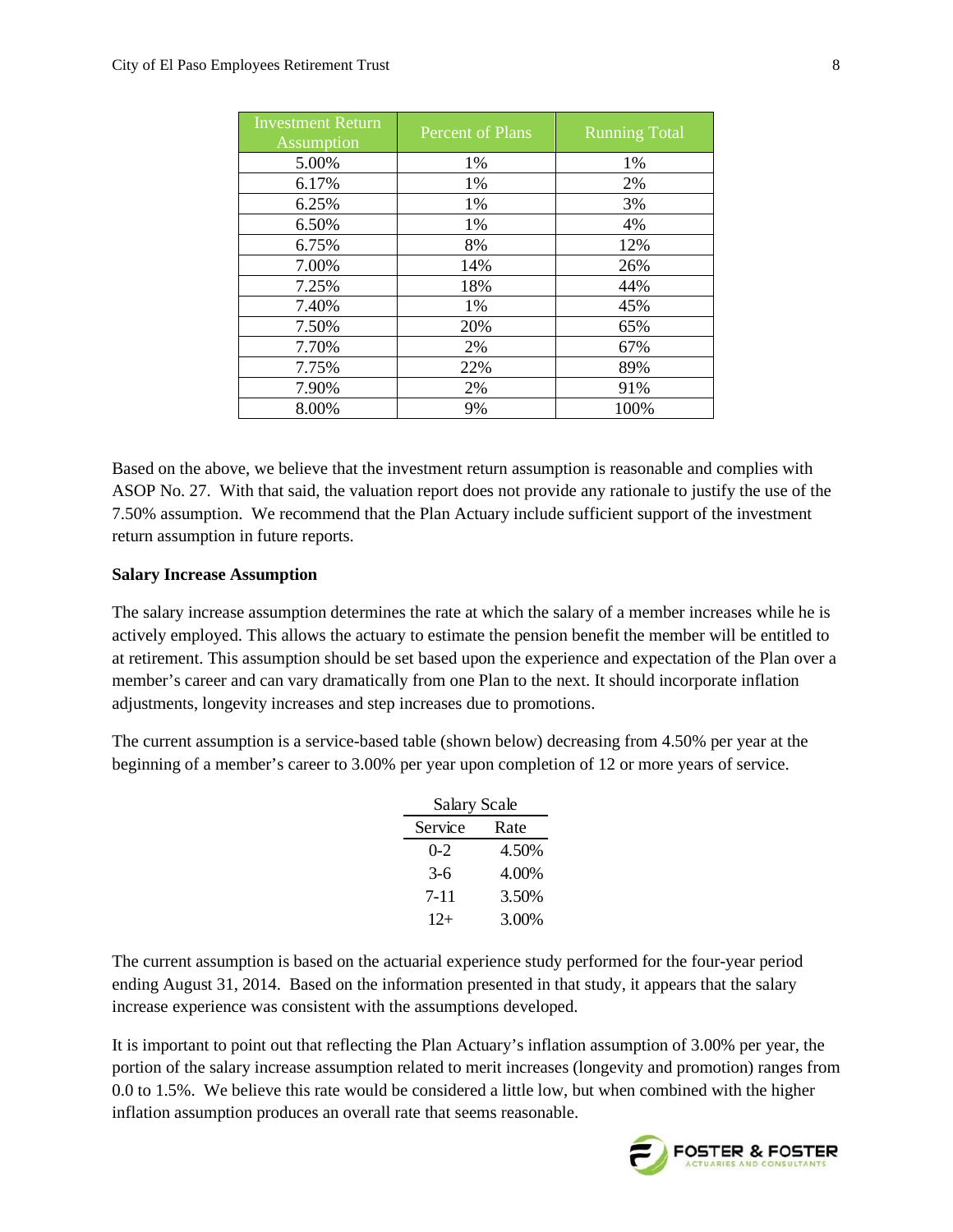We recommend that an updated experience analysis be performed by the Plan Actuary, if not done so already, to certify the reasonableness of the continued use of the individual salary increases.

#### **Payroll Growth Assumption**

While the salary increase assumption determines the rate at which the salary of an individual member grows, the payroll growth assumption is used to determine the rate at which the payroll for the entire department/membership grows. This assumption is important in determining the amortization period of the unfunded liability. Typically, the payroll growth assumption is less than the salary increase assumption since many of the higher paid members retire each year and are replaced with new, lower paid members.

The Plan Actuary's current assumption for future payroll growth is 3.00% per year, which is equal to the inflation rate. Based on our review of the most recent experience analysis, it appears a review of the payroll growth assumption was not included as part of that study. We recommend that the Plan Actuary include the payroll growth assumption in future experience studies in order to provide support/rationale for use of the assumed rate in the actuarial valuations.

Below we have summarized the payroll growth assumptions used across the state, as published by the PRB guide. As you can see, the 3.00% payroll growth assumption is the most commonly used assumption across the state.

| Payroll Growth<br>Assumption | Percent of Plans | <b>Running Total</b> |
|------------------------------|------------------|----------------------|
| 2.00%                        | 1%               | 1%                   |
| 2.75%                        | 9%               | 10%                  |
| 2.80%                        | 1%               | 11%                  |
| 3.00%                        | 29%              | 40%                  |
| 3.25%                        | 11%              | 51%                  |
| 3.40%                        | 1%               | 52%                  |
| 3.50%                        | 21%              | 73%                  |
| 3.75%                        | 3%               | 76%                  |
| 4.00%                        | 20%              | 96%                  |
| 4.50%                        | 3%               | 99%                  |
| 5.00%                        | 1%               | 100%                 |

In order to test the reasonableness of the current 3.00% payroll growth assumption, we gathered historical information as disclosed in the September 1, 2018 valuation report.

| Year | <b>Covered Payroll</b> |
|------|------------------------|
| 2008 | \$136.5 million        |
| 2010 | \$143.1 million        |
| 2012 | $$147.7$ million       |
| 2014 | \$153.6 million        |
| 2016 | \$156.3 million        |
| 2018 | \$167.2 million        |

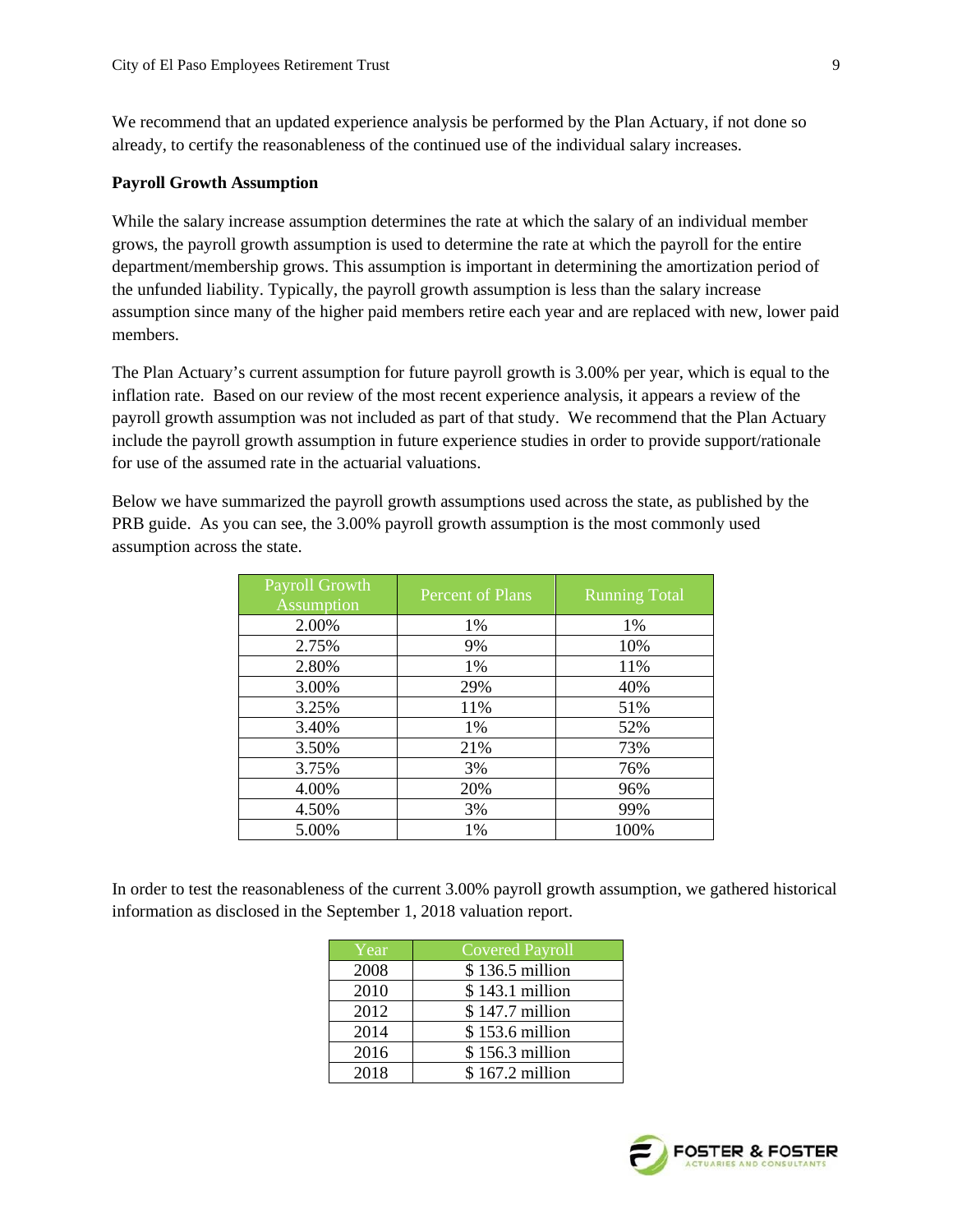Based on this information, the actual average payroll growth of the Plan has been just over 2.0% per year for the last ten (10) years, which is lower than the current 3.00% assumption. We recommend the Plan Actuary consider a reduction in the payroll growth assumption to better align with actual plan experience.

Please note that maintaining a reasonable payroll growth assumption plays an important role in determining the financial status of the plan at the time of each actuarial valuation, as its main purpose is to calculate the amortization period as well as the recommended contribution rate needed for the system to achieve and maintain an amortization period that does not exceed 30 years, as required per Section 802.101(a) of the Texas Government Code.

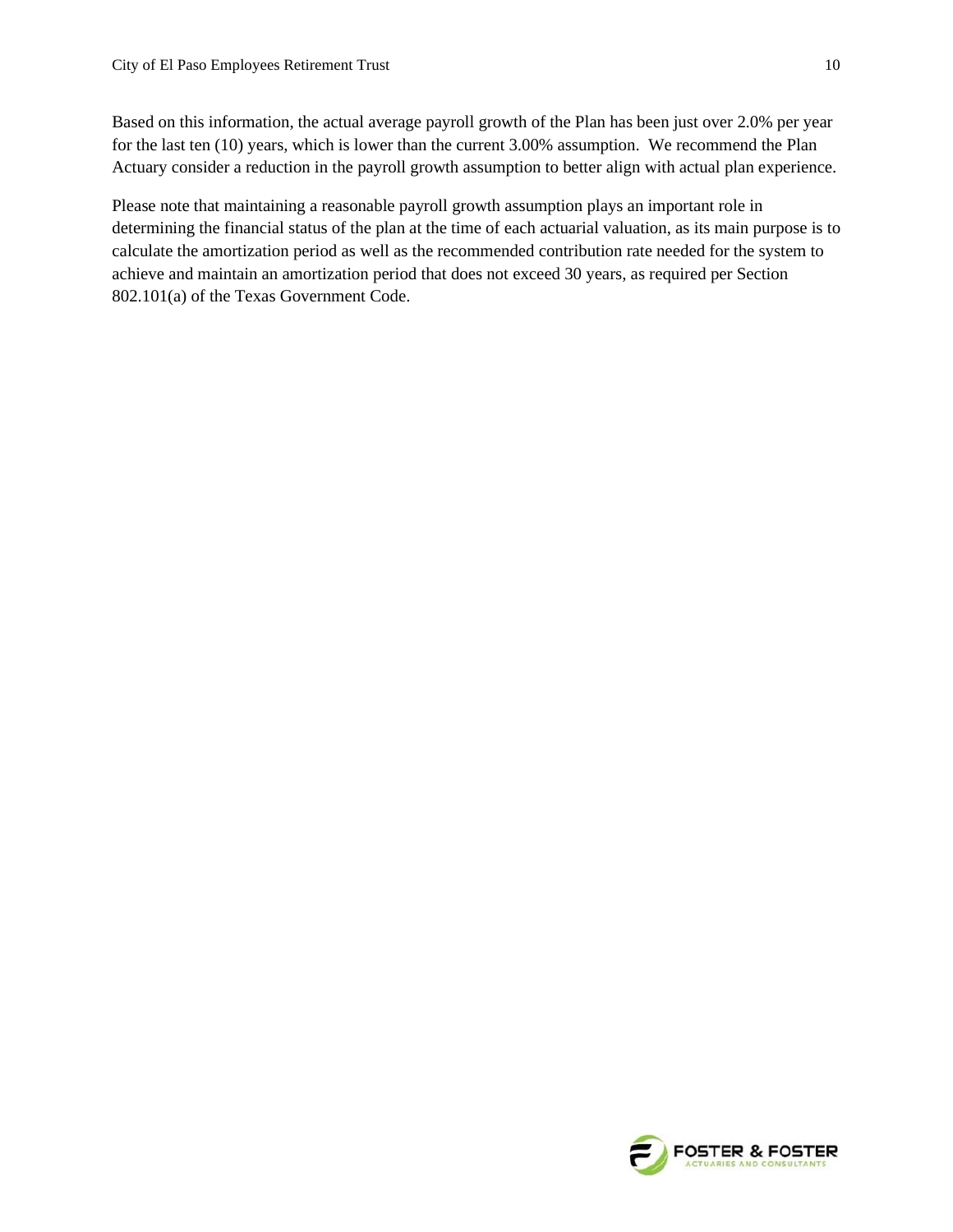#### **REVIEW OF DEMOGRAPHIC ASSUMPTIONS**

ASOP No. 35, *Selection of Demographic and Other Noneconomic Assumptions for Measuring Pension Obligations*, provides guidance to actuaries in selecting (including giving advice on selecting) demographic and other noneconomic assumptions for measuring obligations under defined benefit pension plans.

Generally, demographic assumptions are based on actual plan experience with additional considerations for current trends. ASOP No. 35 states "the actuary should use professional judgment to estimate possible future outcomes based on past experience and future expectations, and select assumptions based upon application of that professional judgment." ASOP No. 35 also states that "a reasonable assumption is one that is expected to approximately model the contingency being measured and is not anticipated to produce significant cumulative actuarial gains or losses…the actuary should not give undue weight to past experience when selecting demographic assumptions.

As previously noted, the demographic assumptions were generally reviewed in conjunction with the actuarial experience analysis for the four-year period ending August 31, 2014. Based on the information included in that report, it appears the current assumptions generally reflect actual plan experience and are reasonable assumptions that comply with ASOP No. 35. We would suggest that the Plan Actuary perform an updated experience analysis, if not done so already, to certify the actuarial assumptions being used in the valuation report. Based on recent publication, we feel commentary on the current mortality assumption is warranted.

#### **Mortality Assumption**

The rate of mortality is the probability of death at a given age. As mortality rates have continued to decline over time, concern has increased about the impact of potential future mortality improvements on the magnitude of pension obligations. ASOP No. 35 discusses the importance of actuaries considering mortality improvements when measuring pension obligations. Specifically, an actuary should adjust mortality rates to reflect mortality improvement prior to the measurement date and include an assumption regarding the expected mortality improvement after the measurement date, if reasonable.

The Plan Actuary currently lists the mortality assumption as "Mortality rates for non-disabled participants are based on the RP-2014 employee tables with Blue Collar adjustment projected to 2030 using Scale BB. Mortality rates for disabled participants are based on the RP-2014 Tables for Disabled Lives." At the time of the valuation, this table represented the most current life expectancy data. At this point, we think the current tables satisfy the ASOPs.

It is important to point out, however, that The Society of Actuaries underwent a comprehensive study with the primary objective to develop mortality tables comprised solely of public-sector lives. Additionally, contributors to the study were asked to identify plan members as teachers, public safety personnel, or general employees. This helped provide new insights into the composition of genderspecific pension mortality by factors such as job category, specifically in the public sector.

As an actuary, we feel it is prudent to adopt the most recent mortality tables applicable to public sector plans. We recommend that the Plan Actuary consider adoption of the Pub-2010 Public Retirement Plans Mortality Tables, along with the most recently published MP mortality improvement scale.

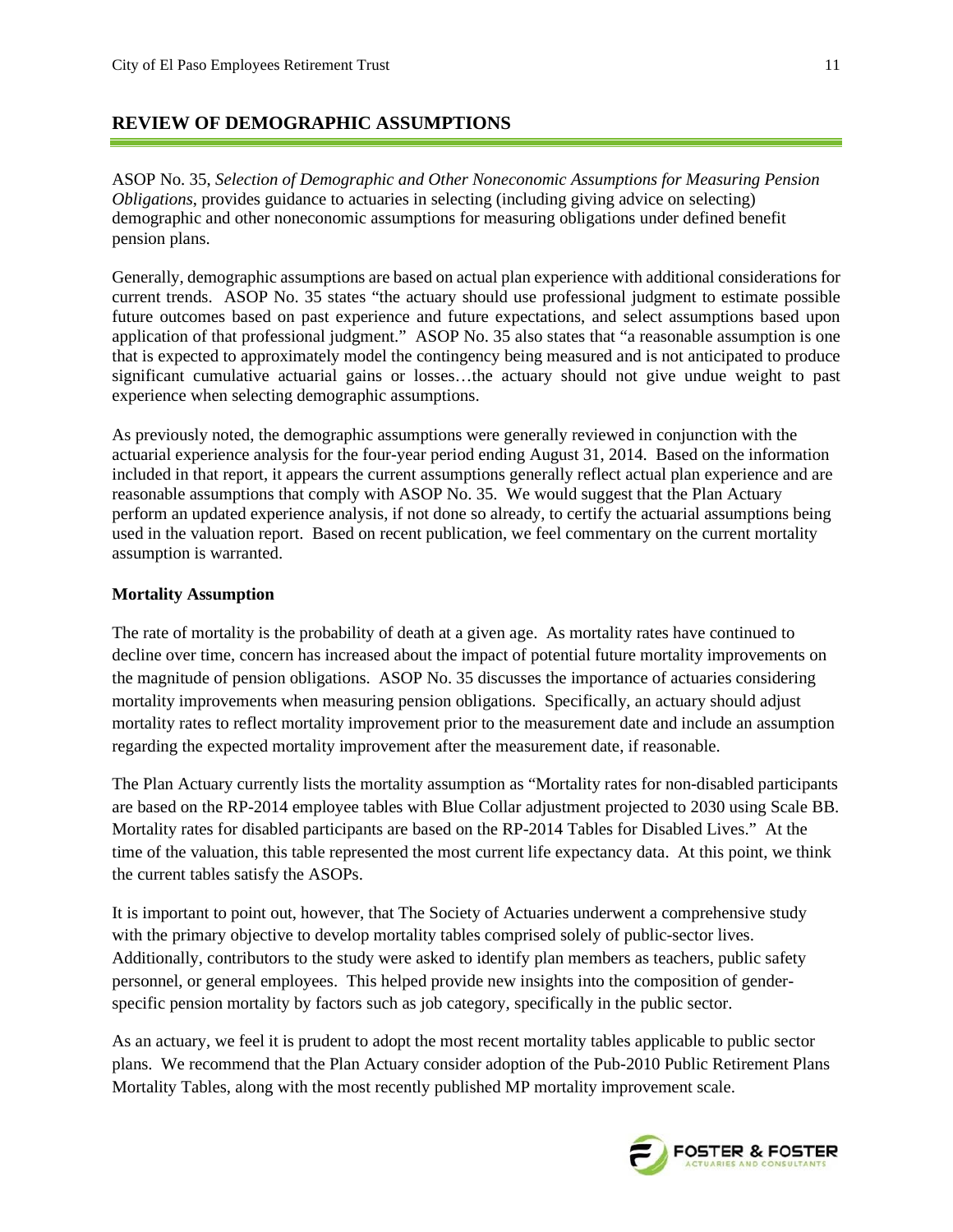#### **SUMMARY**

Based on our review, the September 1, 2018 actuarial valuation prepared by the Plan Actuary is based on reasonable actuarial assumptions and methods, complies with Actuarial Standards of Practice and is in compliance with the guidelines set forth by the Texas Pension Review Board. In addition, the valuation appeared to be accurate and was based on accurate census data.

While the actuarial assumptions were reasonable as of September 1, 2018, the Board should continue to monitor the continued reasonableness of the assumptions. We believe the Board should consider having an updated experience study performed to assist in this effort. In particular, the Board may want to monitor the following assumptions:

- Inflation since inflation rates have generally decreased in recent years;
- Payroll Growth since actual Plan experience has been lower than the current assumption in recent years;
- Mortality since recently published tables may be a better reflection of mortality for the population covered by the Plan

Respectfully submitted,

Foster & Foster, Inc.

 $\frac{1}{2}$ 

Drew D. Ballard, EA, MAAA

 $\mu$ 

Bradley R. Heinrichs, FSA, EA, MAAA

 $\mu$ 

Peter B. McCloud, FSA, EA

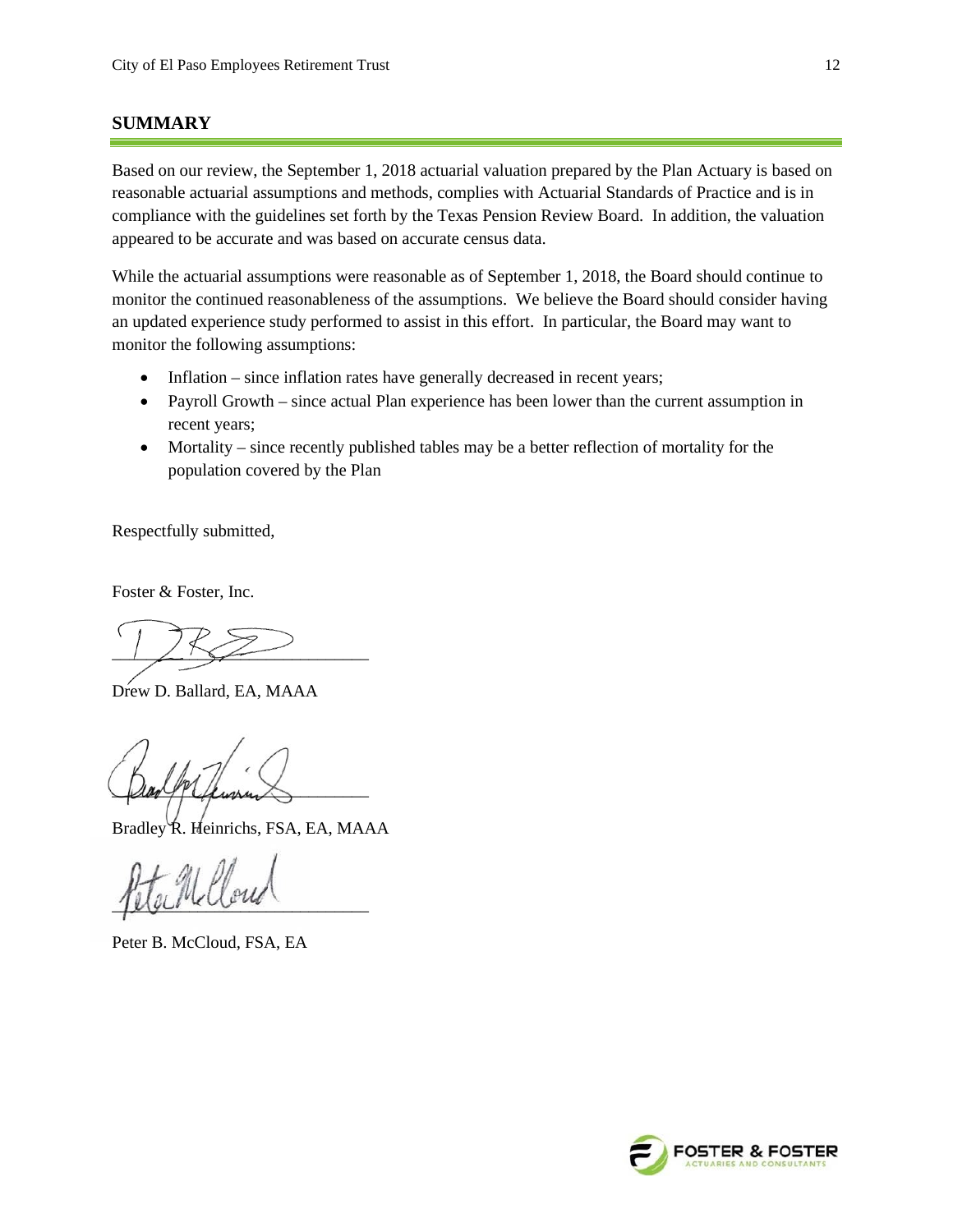### **APPENDIX – PLAN ACTUARY RESPONSE**

۳

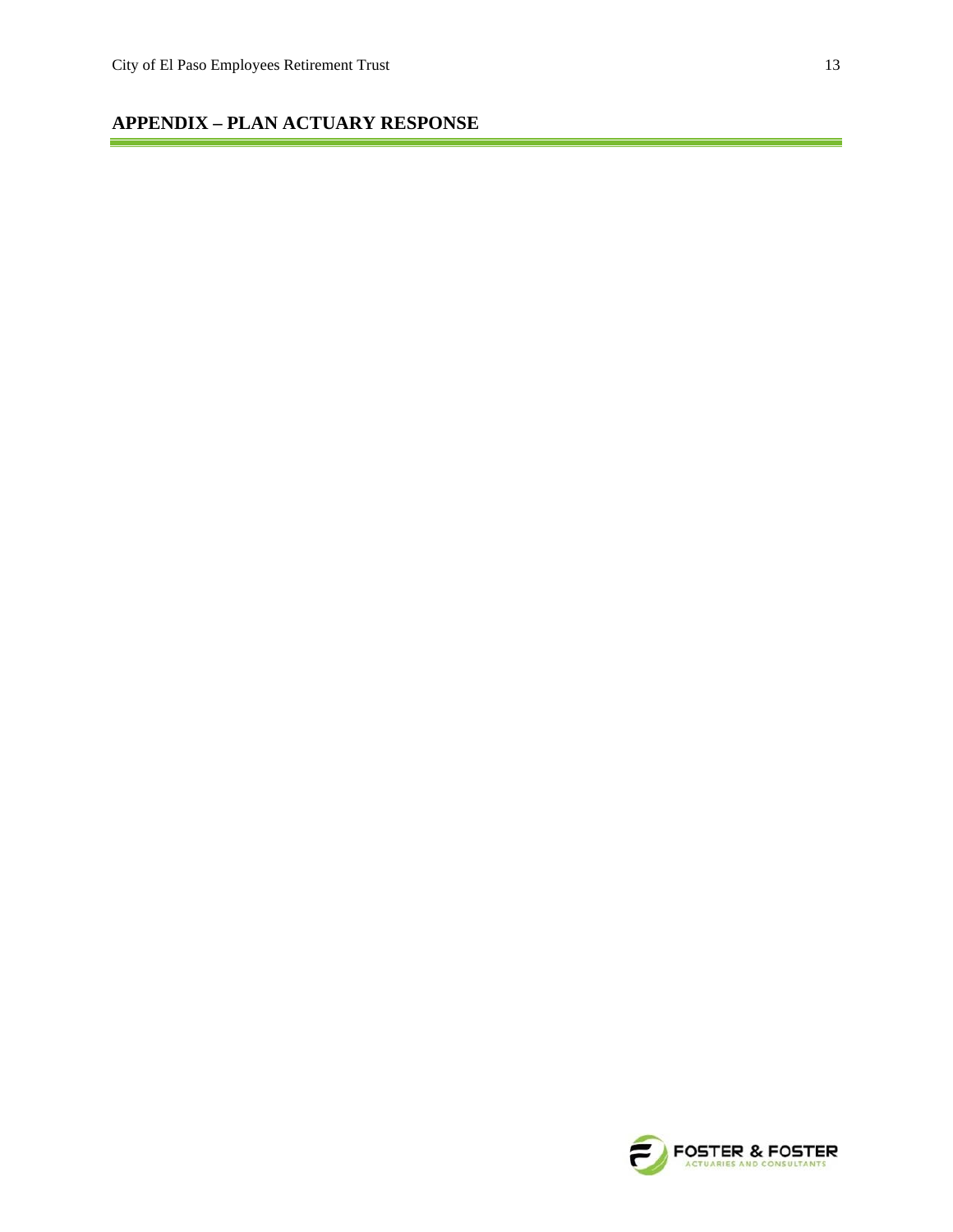**From:** Kershner, David (Buck) [<David.Kershner@buck.com](mailto:David.Kershner@buck.com)> **Sent:** Saturday, May 30, 2020 7:29 AM **To:** Ash, Robert [<AshRX@elpasotexas.gov](mailto:AshRX@elpasotexas.gov)> Cc: [njc1260@gmail.com](mailto:njc1260@gmail.com); Studer, Robert [<studer@crrma.org](mailto:studer@crrma.org)>; Ford, Ric (Buck) [<Ric.Ford@buck.com](mailto:Ric.Ford@buck.com)>; Driscoll, David (Buck) [<David.Driscoll@buck.com](mailto:David.Driscoll@buck.com)> **Subject:** FW: Actuarial Audit

#### Hi Robert,

For convenience, I have copied below the "summary of findings and recommendations" from the Executive Summary of Foster & Foster's actuarial audit report, along with our responses.

- 1. We have relied on census data provided by the Plan Actuary, asset information illustrated in the valuation report, as well as other information available on the City's or Plan's websites. While we cannot verify the accuracy of all of this information, the supplied information was reviewed for consistency and reasonableness.
- 2. In general, we believe that the valuation report complies with the Actuarial Standards of Practice (ASOPs) that apply specifically to valuing pensions, as well as the guidelines set forth by the Texas Pension Review Board (PRB).
- 3. Using the census data provided, the plan provisions and actuarial assumptions as stated in the valuation report, we were able to replicate the valuation results within a reasonable level of accuracy.
- 4. In general, the actuarial assumptions used for completion of the valuation report are based on an experience review for the four-year period ending August 31, 2014. We recommend that an updated experience analysis be performed by the Plan Actuary, if not done so already, to certify the reasonableness of the continued use of the actuarial assumptions used in the valuation, individually and in

the aggregate. We recently completed an experience study for the 4-year period ending August 31, 2018. The proposed assumption changes were discussed with the Actuary Committee and Board

in April and May, and the Board adopted the proposed assumption changes effective for the next valuation (September 1, 2020). The changes in assumptions are discussed further below.

5. We feel that the assumed rate of investment return of 7.50% per year is supported by the target asset allocation of the trust and the expected long-term return by asset class. We recommend

the Plan Actuary include sufficient rationale of the investment return assumption in the report. This assumption was discussed as part of the recently-completed experience study, and the Board elected

to lower the investment return assumption to 7.25%. Since this assumption is typically reviewed as part of the experience study, and not the annual valuation, we do not believe it is necessary to include the rationale for the assumption in the valuation report (other than indicating the Board adopted the assumption based on the last experience study).